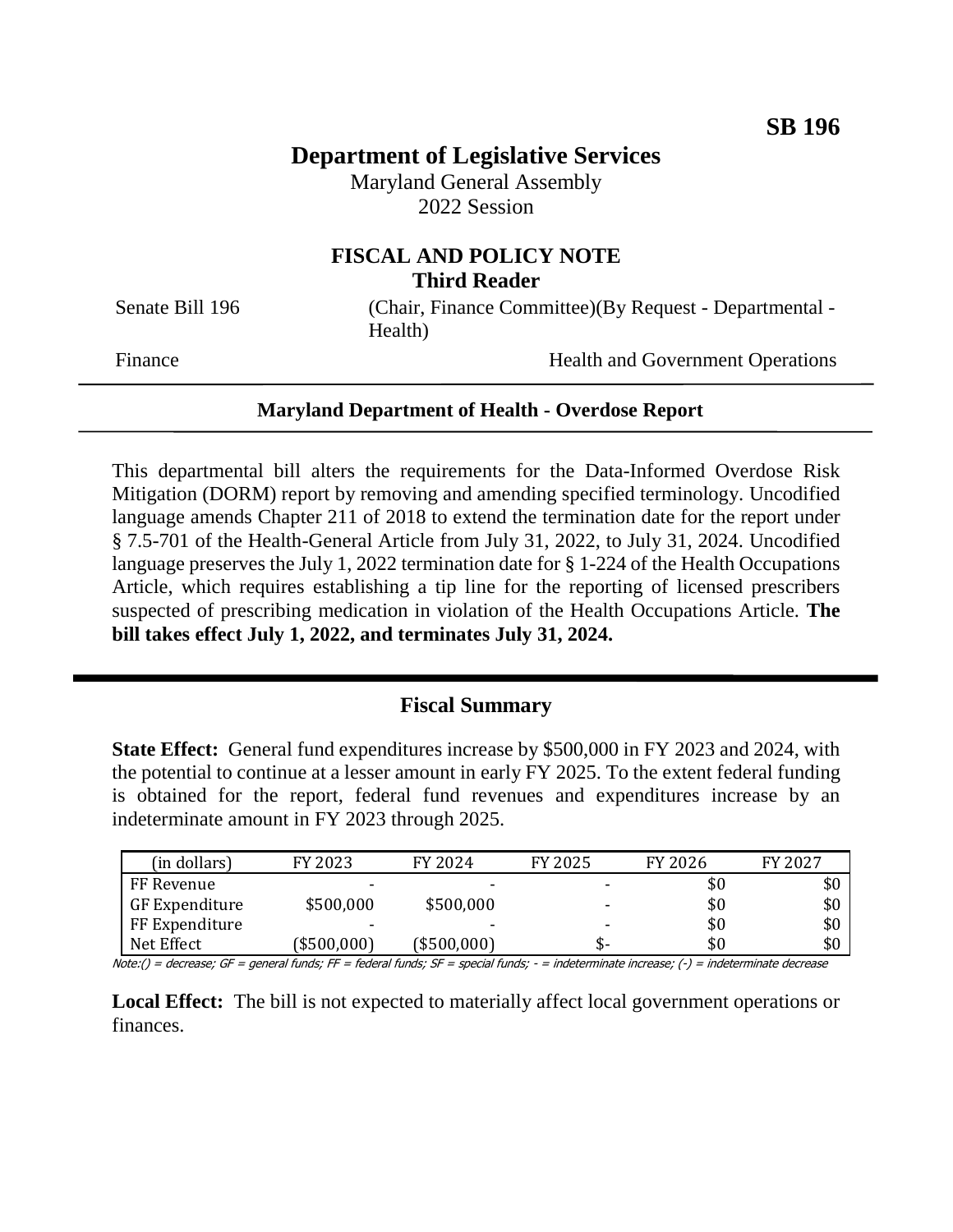**Small Business Effect:** The Maryland Department of Health (MDH) has determined that this bill has minimal or no impact on small business (attached). The Department of Legislative Services concurs with this assessment.

### **Analysis**

**Current Law:** Chapter 211 of 2018 requires the DORM report. By July 1 of each year, the Secretary of Health must examine the specified prescription and treatment history of individuals in the State who suffered fatal overdoses involving opiates and other controlled dangerous substances in the immediately preceding four calendar years. In conducting these examinations, the Secretary must collaborate with specified State and local agencies, including the Department of Public Safety and Correctional Services, the Department of Human Services, the Department of Juvenile Services, the Maryland Institute for Emergency Medical Services Systems, and the Department of Housing and Community Development.

Beginning July 1, 2019, and annually through July 1, 2022, the Secretary must provide a report on the findings of the required examinations to the Governor and the General Assembly. The reports must (1) include an assessment of the factors associated with fatal and nonfatal opioid overdose risk and an assessment of the programs targeted at opioid use and misuse, as specified; (2) identify and assess methods of intervening with populations found to be at risk of overdose or a substance use disorder; and (3) include recommendations for improving and providing statewide prevention, response, and data collection efforts related to substance use disorder. The assessments must include accessing and, where feasible, links to specified data sets.

By September 1, 2018, the agencies listed above, as well as any other State or local agency that the Secretary considers necessary, must provide data to and enter into a data sharing use agreement with MDH. Any records and information provided to MDH that could identify any individual are not public records and are not subject to discovery, subpoena, or other means of legal compulsion in civil or criminal litigation.

**Background:** MDH advises that the purpose of the DORM report is to link individual-level death records from overdose decedents to various system-level records to develop overdose risk profiles. The risk profiles are intended to help the State better understand who is at greatest risk for an overdose to strategically provide resources to areas of greatest need. However, the Opioid Operational Command Center (OOCC) advises that, due to technical and operational challenges, it was unable to fulfill the requirements of Chapter 211 of 2018 relating until 2021. A copy of the 2020 annual DORM report (published in June 2021 and updated in September 2021) can be found [here.](http://dlslibrary.state.md.us/publications/Exec/MDH/HG7.5-701_2020(rev).pdf)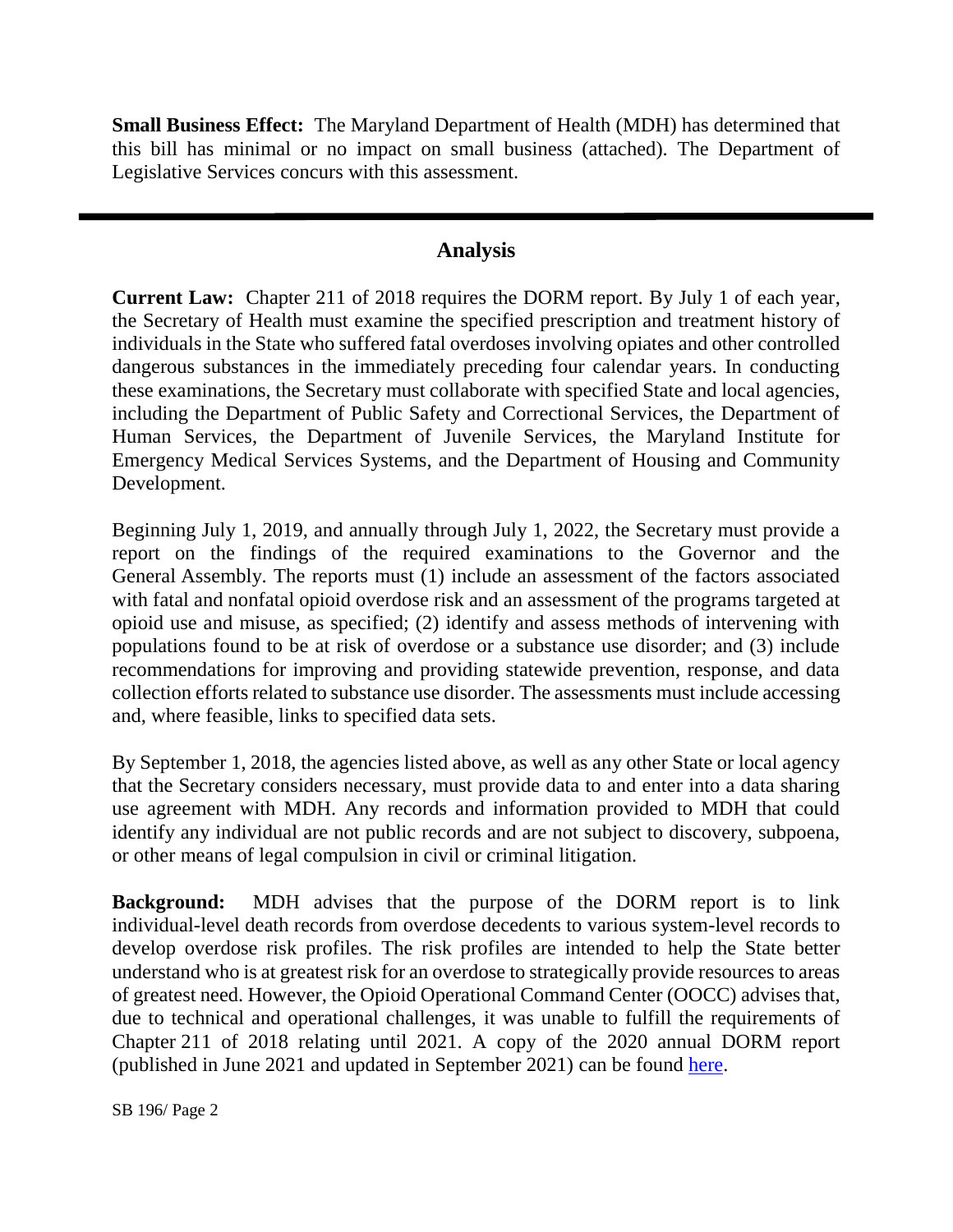**State Fiscal Effect:** OOCC advises that the annual cost to produce the DORM report is \$500,000, which includes (1) a \$200,000 contract with Chesapeake Regional Information System for Our Patients to support data linkage and management and (2) a \$300,000 contract with Johns Hopkins Bloomberg School of Public Health to perform measure construction and analysis. Thus, general fund expenditures increase by \$500,000 annually in fiscal 2023 and 2024 for ongoing contract expenses. General fund expenditures may increase by a lesser amount in fiscal 2025, reflecting the bill's July 1, 2024 termination date.

To the extent that OOCC obtains federal funding for the report, federal fund revenues and expenditures increase, while general fund expenditures decline.

This analysis does not reflect any additional costs for various State agencies to continue data sharing use agreements with MDH or to provide MDH with access to specified data sets. However, any increase in expenditures is anticipated to be minimal.

**Additional Comments:** OOCC advises that specified terminology under current law contains indicators that cannot be linked on the individual level; thus, the bill removes or amends reference to such indicators.

## **Additional Information**

**Prior Introductions:** None.

**Designated Cross File:** None.

**Information Source(s):** Maryland Institute for Emergency Medical Services Systems; Maryland Department of Health; Department of Human Services; Department of Juvenile Services; Department of Public Safety and Correctional Services; Department of Legislative Services

| <b>Fiscal Note History:</b> | First Reader - January 12, 2022  |
|-----------------------------|----------------------------------|
| fnu $2$ /jc                 | Third Reader - February 22, 2022 |

Analysis by: Amber R. Gundlach Direct Inquiries to:

(410) 946-5510 (301) 970-5510